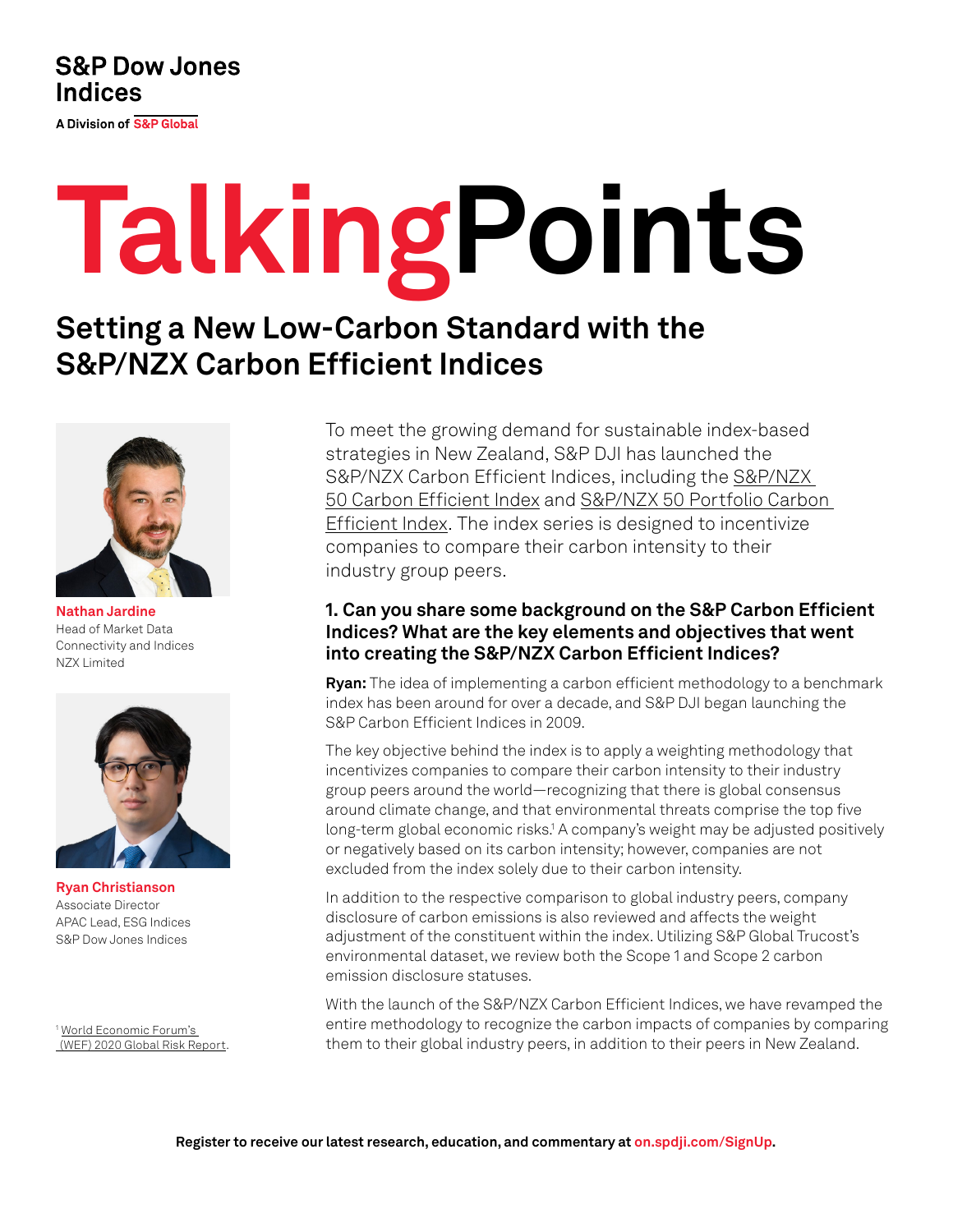From a performance perspective, the index series is designed to track the baseline [S&P/NZX 50 Index](https://www.spglobal.com/spdji/en/indices/equity/sp-nzx-50-index/#overview) and [S&P/NZX 50 Portfolio Index](https://www.spglobal.com/spdji/en/indices/equity/sp-nzx-50-portfolio-index/#overview) closely, with the aim of providing risk/return characteristics that are similar to the benchmarks.

## **2. What other types of considerations are taken when evaluating constituents for the S&P/NZX Carbon Efficient Indices?**

**Ryan:** With regard to the weight adjustments, one other component we review is the industry group's "impact level," which is classified as high, medium, or low. High impact industry groups include those such as Energy and Materials, whereas low impact industry groups include those such as Media and Financial Services.

There are two factors that we consider for constituent selection, and these are the "High Non-Disclosing Carbon Emitters" and "Controversies Monitoring" screens. **As of March 2021, these two screens applied to zero companies in the S&P/NZX 50 Index.**

The "High Non-Disclosing Carbon Emitters" screen excludes any company that is deemed to have high carbon emissions while also not disclosing their carbon intensity. This screen is in line with the objective of the index, as it incentivizes the disclosure of environmental impacts even if the company's emissions are high.

The "Controversies Monitoring" screen uses a third-party data source called RepRisk. Index constituent companies are monitored by RepRisk, a leading provider of business intelligence on environmental, social, and governance (ESG) risks. RepRisk analyzes companies for a range of issues including economic crime and corruption, fraud, illegal commercial practices, human rights issues, labor disputes, workplace safety, catastrophic accidents, and environmental disasters. Using these data, each company is assigned a daily RepRisk Index (RRI) indicator.

If RepRisk reports that a company has met or exceeded an RRI indicator of 75, the company will be removed from the index. It will be considered for reinstatement only when it satisfies all the eligibility criteria and its RRI score has remained below 75 on all days since the previous year's rebalancing date.

# **3. What S&P Global Trucost carbon data are used in the S&P/NZX Carbon Efficient Indices?**

**Ryan:** The carbon efficient index series utilizes the environmental dataset published by S&P Global Trucost. Specifically, the data used are the absolute and intensity figures for carbon emissions, as well as the disclosure status. Carbon intensity is calculated using the Direct + 1st Tier Indirect emissions, which is a combination of Scope 1, 2, and Upstream Scope 3.

S&P Global Trucost's environmental data are comprehensive, covering over 15,000 companies globally, and locally in New Zealand it covers all 50 stocks within the S&P/NZX 50 Index. Data are updated on an annual basis following a strict process that reviews publicly disclosed information, or in the absence of public disclosure, uses a proprietary environmentally extended input-output (EEI-O) model.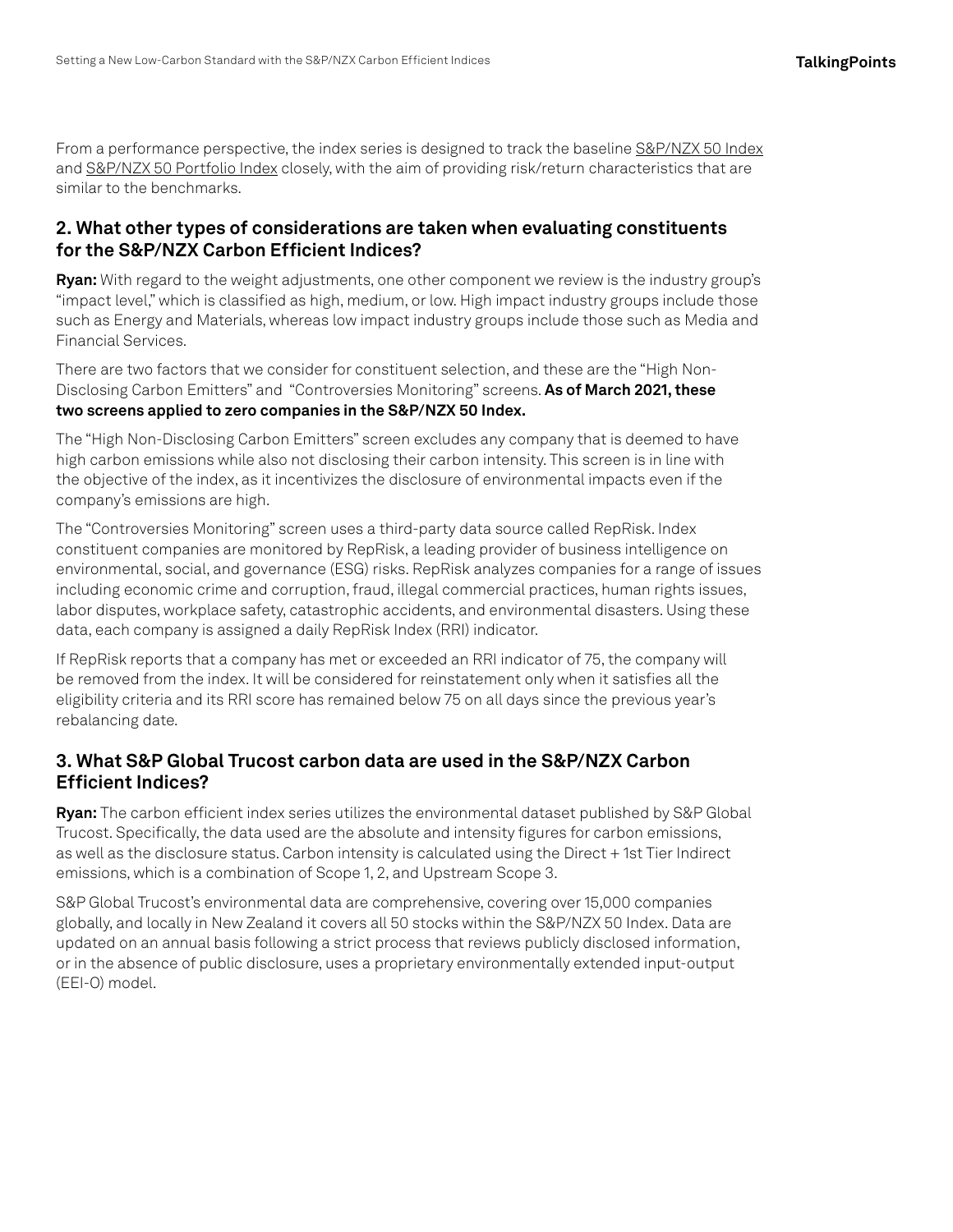# **4. Can you walk us through the S&P Global Trucost carbon data assessment?**

**Ryan:** The S&P Global Trucost research process aims to minimize the reporting burden on companies, while ensuring as much transparency as possible.

The S&P Global Trucost research process consists of four steps.

#### **1. Research the environmental reporting of companies**

The research team reviews publicly available information including annual reports, sustainability reports, websites, and other sources. In addition, S&P Global Trucost is a CDP Gold Data Partner, receiving data annually at year end.

#### **2. Standardize reported data and correct reporting errors**

S&P Global Trucost analysts standardize the disclosed environmental data to best practice guidelines such as GRI Standards and SASB, so that it can be compared across various countries and regions. To correct reporting errors, outliers for datapoints are identified.

#### **3. Complete environmental reporting gaps**

To fill the gaps in disclosure, S&P Global Trucost supplements the disclosed data with estimated data calculated using its proprietary EEI-O model. An additional benefit of calculating the estimated data is that S&P Global Trucost analysts are able to assess the reported data against modeled expectations to further identify potential reporting errors.

#### **4. Engage with companies to verify their environmental performance profile**

The final step of the process consists of an engagement process where S&P Global Trucost reaches out to all companies in its research universe, either by email or letter. Companies are also welcomed to contact S&P Global Trucost analysts at any point in their environmental reporting cycle to provide the most recently available data.

More information may be found at: [https://www.spglobal.com/spdji/en/documents/additional](https://www.spglobal.com/spdji/en/documents/additional-material/the-trucost-research-process.pdf)[material/the-trucost-research-process.pdf](https://www.spglobal.com/spdji/en/documents/additional-material/the-trucost-research-process.pdf)

#### **5. What are the key characteristics of the S&P/NZX Carbon Efficient Indices?**

**Ryan:** The indices are designed to closely track the performance of the underlying S&P/NZX 50 Index and S&P/NZX 50 Portfolio Index. This is done by adjusting the weight of companies only within industry groups, while maintaining the weight of each of the industry groups.

Carbon reduction for carbon efficient indices in comparison to the benchmark typically ranges between 18%-50%. This reduction varies due to the number of stocks that are within the index and the variance of carbon intensities. The S&P Global Carbon Standard that each of the companies are compared to is determined on an annual basis and can be found on the [S&P Dow Jones](https://www.spglobal.com/spdji/)  [Indices website](https://www.spglobal.com/spdji/).

### **6. What's driving the increasing desire by investors to understand, measure, and manage environmental impacts in their portfolios and investments?**

**Nathan:** Increasingly investors and asset managers are becoming more conscious about where they are putting their money, how they are managing portfolios, and looking for companies that align with ESG factors. It is now not just about the return, but rather a stronger consideration of environmental and sustainable elements, which is a strong reflection of the global demand for climate change action and New Zealand's climate change targets.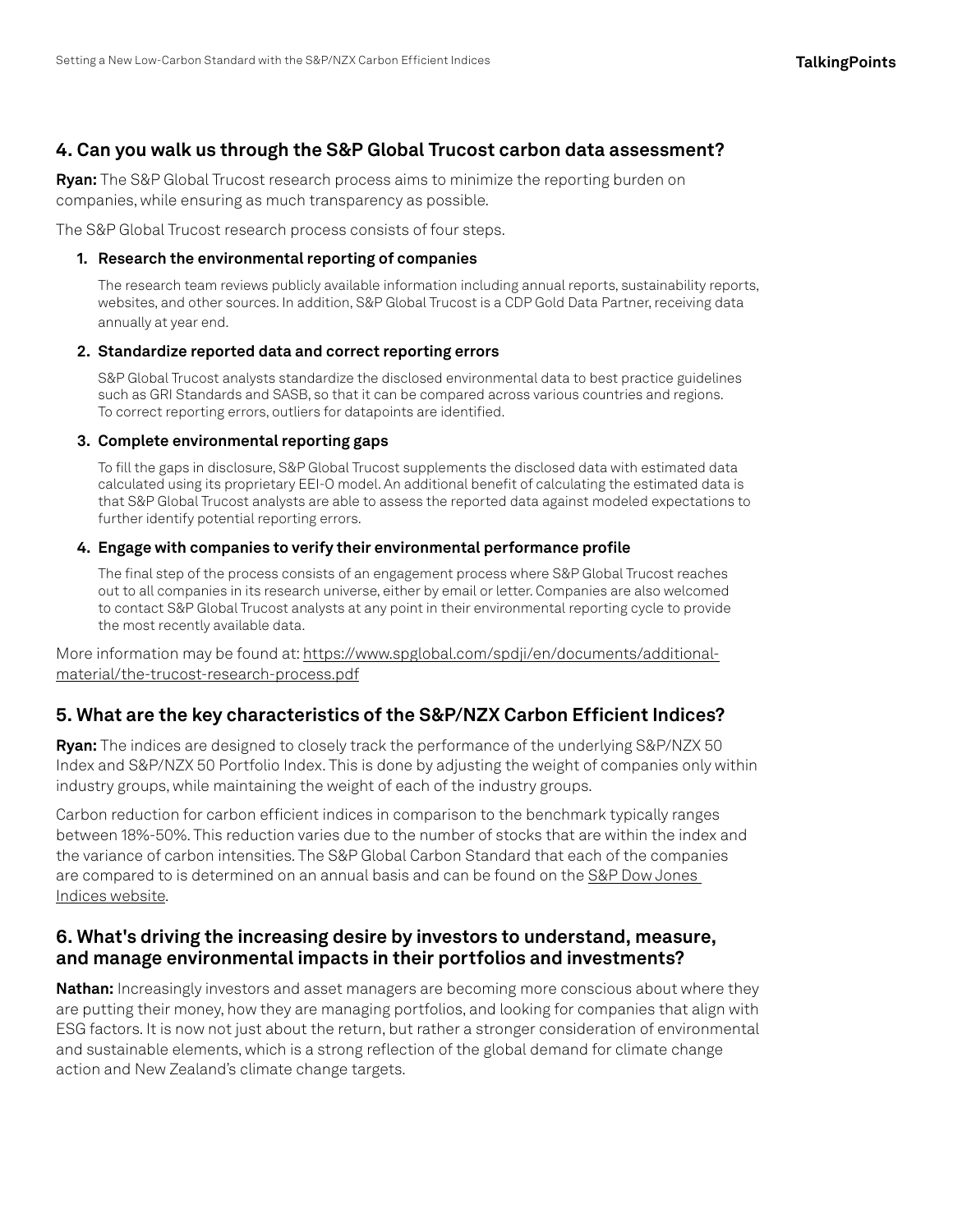# **7. What are some examples of successful investment integration and product creation with the S&P Carbon Efficient Indices?**

**Ryan:** The S&P Carbon Efficient Index Series has been launched in markets all around the world and has seen integration by several different APAC markets. Notably in 2018, the Government Pension Investment Fund of Japan announced investment allocation into both a global and domestic Japanese S&P Carbon Efficient Index. Also in Japan, there have been several different asset management companies that have launched ETFs based on the domestic S&P Carbon Efficient Index that was launched in collaboration with the Japan Stock Exchange. In 2020, the [S&P/KRX Carbon Efficient Capped Index](https://www.spglobal.com/spdji/en/indices/esg/sp-krx-carbon-efficient-capped-index/#overview) was launched in partnership with the Korea Stock Exchange, and as of March 2021, four different asset managers have launched ETFs linked to this index.

## **8. What impacts do you envision the S&P/NZX Carbon Efficient Indices will have on the New Zealand market?**

**Nathan:** The S&P/NZX Carbon Efficient Indices could help market participants that wish to align their values with New Zealand's climate change targets through the reduction of carbon exposure and by maintaining similar levels of risk and return to the underlying benchmark. The indices will help create a more transparent marketplace by providing listed companies an opportunity to engage with their investors.

The index series will also play an influential role in incentivizing behavioral change among listed companies by encouraging:

- Rewards for those that disclose greenhouse gas emissions; and,
- A diversification of business models toward low-carbon alternatives, as companies seek to improve their standing in the index.

As an important tool aligned with best practices across markets globally, incorporating the S&P/NZX Carbon Efficient Indices will help create a standardized measurement, allowing more visibility for investors to be able to easily compare New Zealand companies with those internationally.

#### **For more information about the carbon efficient indices, please visit**

- S&P DJI's carbon efficient designated webpage: <https://www.spglobal.com/spdji/en/landing/investment-themes/carbon-efficient/>
- Carbon Metrics and S&P Global Trucost's Research Process <https://www.spglobal.com/spdji/en/landing/investment-themes/carbon-metrics/>